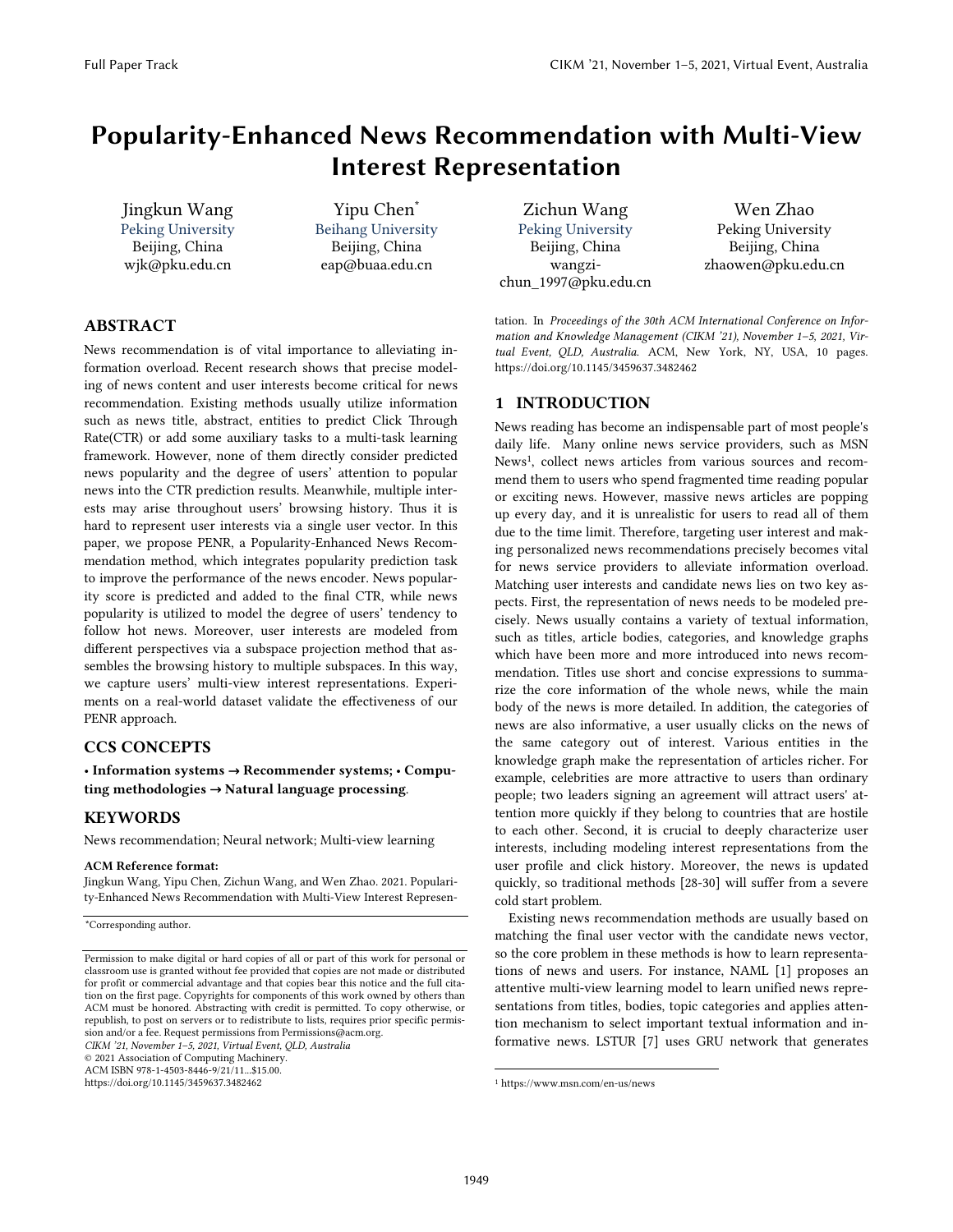|                | <b>Historical Browsed News</b>                       |
|----------------|------------------------------------------------------|
| D1             | MGM Resorts sells Circus, Bellagio on Las Vegas      |
|                | Strip                                                |
| D2             | 20 Funny Things People in the 1970s Were Totally     |
|                | Guilty of Doing                                      |
| D <sub>3</sub> | Subtle Signs You May Have Clogged Arteries           |
| D <sub>4</sub> | See spectacular fall foliage in these national parks |
| D <sub>5</sub> | Singer stands up to heckler who told her to take     |
|                | shirt off                                            |
| D <sub>6</sub> | Meghan McCain confronts Trump Jr.: 'You and your     |
|                | family have hurt a lot of people'                    |
|                | <b>Visited Candidate News</b>                        |
| C <sub>1</sub> | College gymnast dies following training accident in  |
|                | Connecticut                                          |

#### Figure 1: Example of one user's click behavior from MSN News. Statistics show that news C1 has got 47003 hits, while there is no relevant news in the browsing history. The user visits C1 just because the news draws high social attention.

short-term representations of users from their recent browsing news to enhance representation of user interests. However, these methods ignore that the popularity of news can directly affect the CTR of news. For example, there is no news about "death" in one's click history, but when a piece of news about "death" appears on the list of candidates, the user will still click on it. In this case, we cannot regard "death" as a particular interest of the user, and it is clicked just because the news draws great social attention. Figure 1 illustrates this challenge with an example. Moreover, a user may have multiple interests according to his/her browsing history. Thus it is hard to represent user interests accurately via a single user vector.

In this paper, we propose PENR, a Popularity-Enhanced News Recommendation method, motivated by the issues mentioned above. We count the number of visits as popularity to each news article at first. Then we predict candidate news popularity score and add it to the final CTR to recommend hot news to users. Meanwhile, we control the proportion of news popularity in CTR by calculating users' attention to hot news. We also model user interests from different perspectives via a subspace projection method that aggregates browsing history to multiple subspaces. In this way, we capture the multi-view interest representation of a user. To summarize, we make the following three contributions:

- We propose a Popularity-Enhanced news recommendation method. We introduce popularity and it ultimately affects the click probability of candidate news. We attempt several approaches and determine the best way to integrate popularity into the model.
- We further propose a method to learn the multi-view interest representation of users, indicating user interests in different aspects. In addition, we match the proposed multi-view interest representation with candidate news through a bilinear function.

 Experiments on a real-world dataset MIND [14] which is an open-source version of MSN news prove that our approach achieves better performance on news recommendation than existing methods.

# 2 RELATED WORK

News recommendation aims to select news that users may be interested in from a large number of candidate news. In the traditional methods, LibFM [17] uses matrix factorization for recommendation; DeepFM [20] combines deep neural networks and factorization machines; Wide & Deep [19] inputs features into a wide model and a deep model; DSSM [18] inputs word features into a deep model for text matching. However, the previous methods cannot effectively represent news articles and user interests for news recommendation. To solve this problem, NAML [1] proposes an attentive multi-view learning model to learn unified news representations from titles, bodies, and topic categories and applies attention mechanism to select important textual information and informative news. NRMS [2] adds the text content of the news body when obtaining news representation and then uses multi-head self-attention to capture interactions between words and relevance of news.

More and more studies have recently introduced knowledge graphs in the recommendation process to obtain more informative news and user representations. DKN [3] introduces various information of the knowledge graph through a knowledge-aware convolutional neural network with multi-channel and word entity alignment. The news representation they generate contains the potential knowledge-level connections between news. DAN [4] proposes an attention module to enhance user representation. TANR [25] adds a topic prediction task to improve the capability of the news encoder. KRED [6] uses the knowledge graph to enrich the information of entities in the news and introduces the frequency, category, location of the entities to generate the context embedding of the news. MVL [5] models the interactions between different users and news to capture the user-user, news-news, and user-news relatedness in the user-news bipartite graphs with a graph attention network.

Some research focuses on how to model user interests better. LSTUR [7] introduces the GRU network to generate short-term representations of users from their recent browsing history. GnewsRec [8] constructs a heterogeneous graph and applies graph networks to learn user and news representations to encode high-order structure information while using an attentionbased LSTM model to capture users' short-term interests. GNUD [9] designs a preference regularizer to enforce each disentangled embedding space to independently reflect an isolated preference, which could improve the quality of disentangled representations for users and news. With the user-news bipartite graph, GERL [10] learns better representations of users and news through a two-hop learning method. FIM [11] uses stacked dilated convolution to construct representations of the browsing news and interacts with candidate news instead of fusing click history into a single user vector. In addition, graph neural network has been widely used due to the characteristics of news recommendation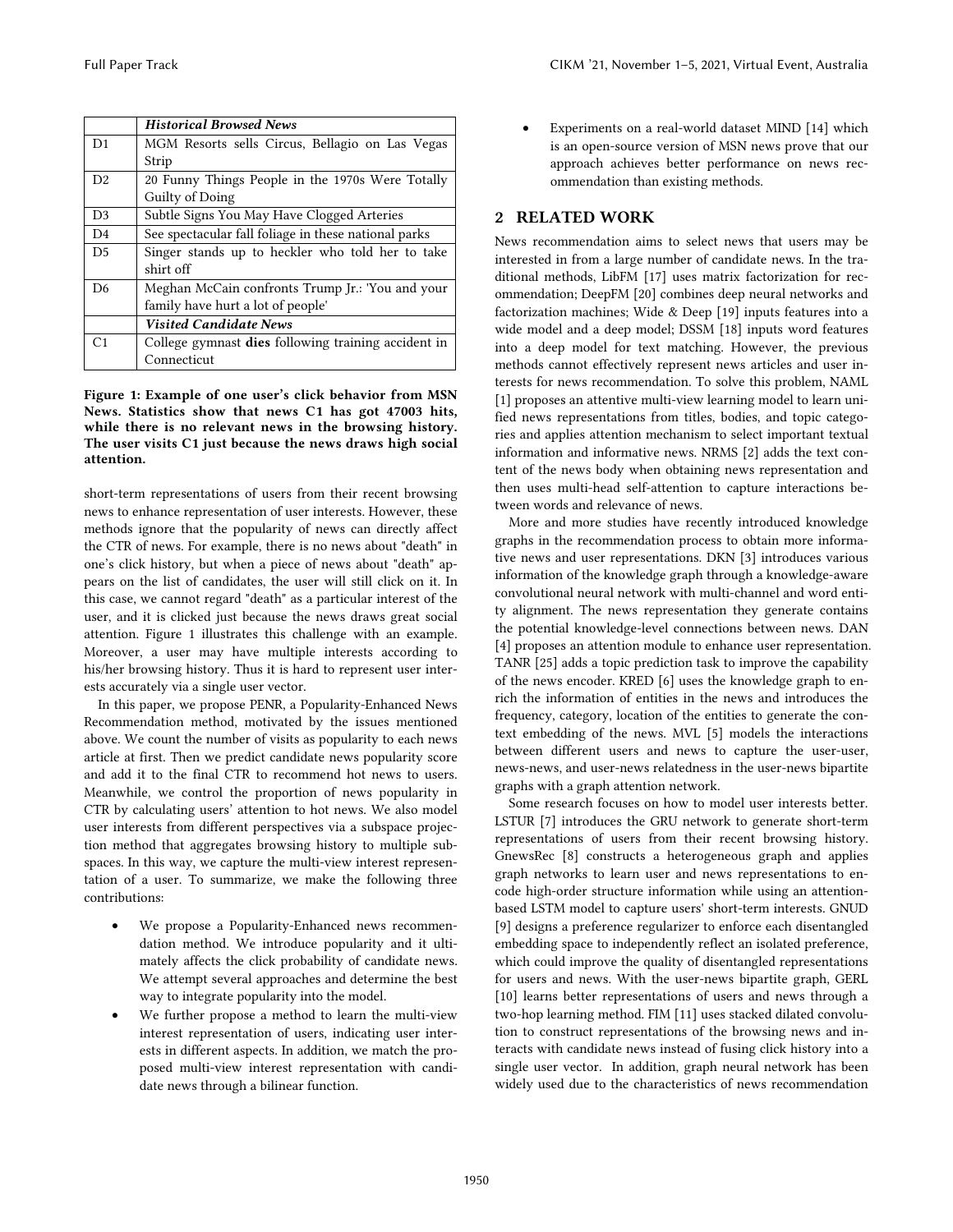

Figure 2: Overall Structure of PENR Model.

[26, 27].

# 3 PROPOSED APPROACH

The overall framework of our proposed method is illustrated in Figure 2. In order to make better use of the textual information in news articles, we add position encoding and feedforward network to the original multi-head self-attention layer.

## 3.1 News Encoder

Since news article contains rich textual information, it is essential to obtain high-quality text representation via the news encoder. In recent Natural Language Processing research, it has been proved that multi-head self-attention framework [12] captures more textual information than CNN. Thus in this paper, we use multi-head self-attention layer to encode news titles and abstracts. Given a news title *T* which consists of a word sequence {*w*1,*w*2,…,*w*n} where *n* is the length of the title, we first convert each word into its low-dimensional vector using pre-trained word embeddings and get a vector sequence {*e*1,*e*2,…,*e*n}. Then we feed it to the multi-head self-attention layer, which is a particular case of attention mechanism. The multi-head self-attention layer is designed to capture different information from multiple perspectives. Explicitly speaking, we feed the vector sequence into the self-attention layer consisting of *h* attention heads and calculate the representation of the *i*-th word through the *k*-th attention head as follows:

$$
Attention(Q, \mathbf{K}, \mathbf{V}) = softmax(\frac{Q\mathbf{K}^{T}}{\sqrt{d_{k}}})\mathbf{V}
$$
 (1)

head<sub>i,k</sub> = Attention(
$$
\mathbf{e}_i \mathbf{W}_k^Q
$$
,  $\mathbf{e}_i \mathbf{W}_k^K$ ,  $\mathbf{e}_i \mathbf{W}_k^V$ ) (2)

Where  $\mathbf{W}_k^Q$ ,  $\mathbf{W}_k^K$ ,  $\mathbf{W}_k^V$  are the projection parameters of the *k*th attention head for query, key, and value respectively. Then we concatenate all the vectors generated by these attention heads and get a single vector using a linear projection matrix:

$$
\mathbf{h}_{i} = \text{Concat}(\text{head}_{i,1}, ..., \text{head}_{i,h})
$$
\n(3)

$$
\mathbf{H}_{i} = \mathbf{W}_{p} \mathbf{h}_{i} \tag{4}
$$

The state-of-the-art framework NRMS only uses multi-head self-attention layer and an additive word attention network to form the news encoder. However, in the news recommendation task, the position of words in news text is crucial. Intuitively, keywords often appear in specific positions in news titles and abstracts. For instance, names of people and events often appear at the beginning of news titles. Therefore, we introduce position information to enhance the expressive ability of the news encoder, follow the Transformer framework:

$$
t = \sin(t / 10000^{2i/d})
$$
 (5)

$$
t = \frac{t}{10000} \text{t} \cdot 2i + 1 = \cos(t / 10000^{2i/d}) \tag{6}
$$

In this way, we add the position information to the word embeddings in the news text through the sine and cosine function and does not introduce additional parameters.

Furthermore, after the multi-head self-attention layer, we feed the output vector  $H_i$  to a feed forward network:

$$
\mathbf{m}_{i} = \text{ReLU}(\mathbf{H}_{i}\mathbf{W}_{1})\mathbf{W}_{2} \tag{7}
$$

Considering that in news recommendation scenario, people are always attracted by a few specific keywords, so the importance of each word in the news text is different. It is evident that a few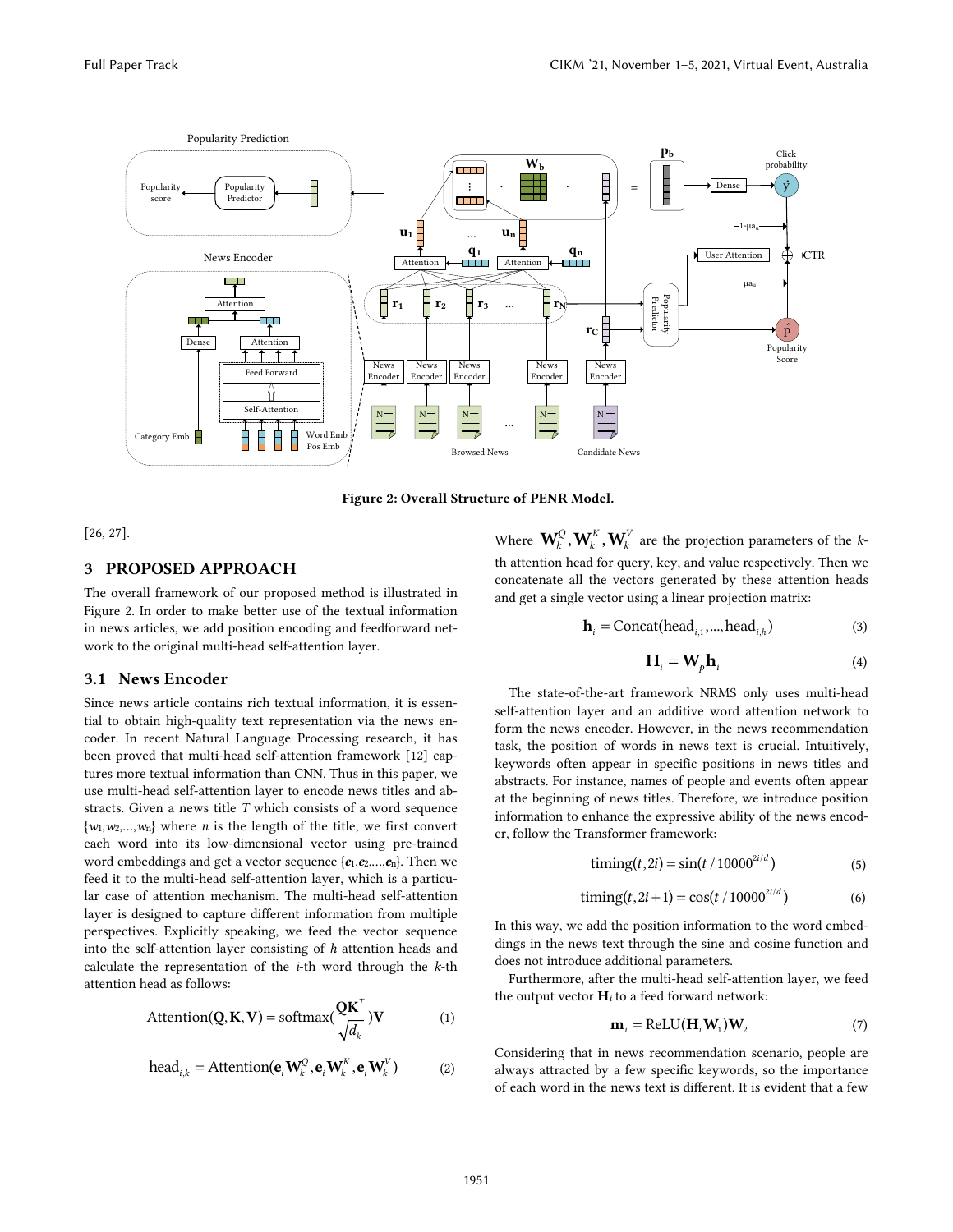specific keywords can cause users to click on the news. Thus, we use an additive attention network to select keywords in news text. The attention weight of the *i*-th word in a news title is calculated as:

$$
\alpha_i^t = \mathbf{q}_i^T \tanh(\mathbf{V}_t \times \mathbf{m}_i^t + \mathbf{v}_t) \tag{8}
$$

where  $V_t$  is the projection matrix and  $v_t$  is the bias parameters, q*t* is a random initialized attention query vector that is updated during training. Then we calculate the title representation by the weighted sum operation:

$$
\mathbf{r}^{t} = \sum_{i=1}^{n} \alpha_{i}^{t} \mathbf{m}_{i} \tag{9}
$$

In news recommendation, each news item has a category tag, so we concatenate the category embedding with the news title representation to form the final output of news encoder, where c denotes the category embedding.

$$
\mathbf{r} = \text{Concat}(\mathbf{r}^t, \mathbf{c}) \tag{10}
$$

#### 3.2 User Encoder

After getting the representation of the news, we need to model the user's representation based on his/her browsing history. In practical applications, the numbers of users and news are huge. Therefore, we are supposed to generate a universal user vector for a single user to improve computational efficiency rather than generate a specific user vector for each candidate news to improve accuracy. In other words, the calculation of the user vector is independent and should not be affected by candidate news. In this way, we propose our Multi-View Interest representation method to obtain user vectors from multiple perspectives.

In real-world datasets, a user's browsing history may consist of dozens or even hundreds of news, so it is difficult to use a single vector to express user interests completely and precisely. Supposed that a user clicks on a series of sports news and then clicks on several political news, a single vector cannot subtly express the user's interest in sports and politics separately using the existing methods, which simply mix the news representations in the user's click history. Thus, we obtain the Multi-View Interest representation by adding several independent attention networks, the i-th attention network calculates attention weights of the k-th browsing news as follows:

$$
\alpha_{i,k} = \mathbf{q}_i^T \tanh(\mathbf{V}_i \times \mathbf{r}_k + \mathbf{v}_i)
$$
 (11)

Consequently, we obtain the final user representation of the *i*-th aspect by calculating the weighted sum of the browsing history. Then we concatenate the outputs of all the attention networks to form the final user representation u:

$$
\mathbf{u}_{i} = \sum_{k=1}^{N} \alpha_{i,k} \mathbf{r}_{k} \tag{12}
$$

$$
\mathbf{u} = \text{Stack}(\mathbf{u}_1, ..., \mathbf{u}_{N_a})
$$
(13)

Where *Nh* is the number of news in the browsing history, *Na* is the number of attention networks.



Figure 3: The Structure of bilinear click predictor.

## 3.3 Click Predictor

After getting user representation **u** and candidate news representation  $\mathbf{r}_{c} \in \mathbb{R}^{d}$ , the click predictor is used to calculate the probability of the user u clicking the candidate news r*c*. This step is essential to predict the interaction between two vectors. Inspired by biaffine attention framework, which is widely used in NLP tasks to acquire the interaction between two vectors, we obtain click probability  $P_b$  of candidate news by a bilinear function:

$$
\mathbf{p}_b = \mathbf{u}\mathbf{W}_b \mathbf{r}_c + \mathbf{b} \tag{14}
$$

where  $\mathbf{u} \in \mathbb{R}^{N_a \times d}$  is the user vector generated by user encoder,  $\mathbf{W}_{b} \in \mathbb{R}^{d \times d}$  is the biaffine matrix, **b** is the bias term. Thus,  $\mathbf{p}_{b} \in \mathbb{R}^{d \times 1}$  indicates the click probability of candidate news in each interest subspace. We connect a feed forward network behind the bilinear layer in order to produce the final click probability  $\hat{\mathbf{y}}$ .

$$
\hat{\mathbf{y}} = \text{FFN}(\mathbf{p}_b)
$$
\n(15)

#### 3.4 Popularity Prediction Module

*3.4.1 News popularity*. The popularity of news is crucial to news recommendation. Users' click behaviors are caused by their interests and are affected by the popularity of news. The example in Figure 1 illustrates this phenomenon. Sometimes, when a significant event suddenly happens, we will see it everywhere on TV and the Internet. Under these circumstances, whether we are interested in the news or not, we will tend to click on it. In addition, we find that a small part of users have no browsing history, so it is hard for the previous methods to generate user vectors from empty click history. Thus, when we use the existing methods to predict CTR of this part of candidate news, they always perform random results. In our framework, we additionally predict the popularity of the candidate news, so that we can get credible results on this small part of data.

Therefore, how to express the degree of news popularity has become a core issue. Unfortunately, there is no explicit feature in the news dataset which indicates the popularity of news. Instead, we count the click behaviors in the dataset to approximate news popularity. Specifically, for each news that appeared in the dataset, we count the times it appears in all the users' click history. The more the news appears, the higher popularity the news has. After getting all the news' clicks, we divide them by the maximum value. In this way, we generate a column of new feature to the original dataset. Then we add the popularity prediction task as an auxiliary task to the base model. We use multi-task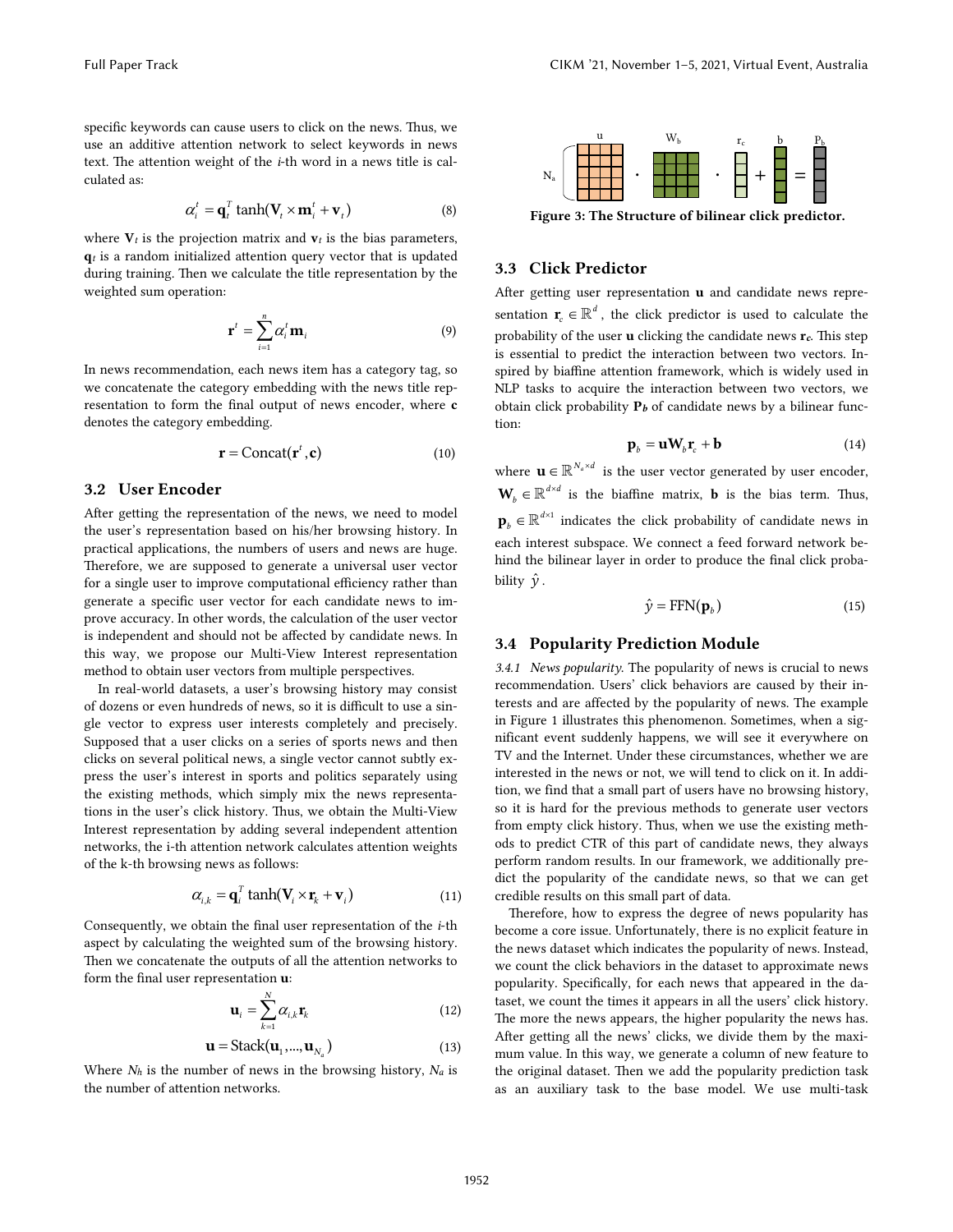

Figure 4: The structure of popularity predictor.

learning framework to train these two tasks. The popularity prediction module is shown in Figure 4.

In the training process, we feed the browsing history and candidate news into the news encoder to obtain their representation and then input these vectors into the popularity predictor. The popularity predictor predicts the popularity score of the news as follows:

$$
\hat{p} = \sigma(\mathbf{W}_p \times \mathbf{r} + \mathbf{b}_p)
$$
\n(16)

where  $W_p$  and  $b_p$  are the parameters of the feed forward network, while  $\sigma$  is the nonlinear activate function. Here we use sigmoid as the activate function. While in the forecasting process, we predict popularity a score  $\hat{p}_c$  for candidate news, and then multiply it by a trainable parameter  $\gamma$  to generate a popularity value more suitable for this task. Finally, we add the popularity score  $\gamma \hat{p}_c$  to the original click probability  $\hat{y}$  produced by the click predictor to obtain CTR with news popularity.

$$
CTR = \hat{y} + \gamma \hat{p}_c \tag{17}
$$

*3.4.2 Users' attention to hot news* . Different users pay different attention to hot news. Users who only focus on their areas of interest may not click on hot news, while others may tend to click on hot news whether they are interested in the news or not. Therefore, simply adding a popularity score to CTR seems not reasonable enough. We attempt to calculate the attention *au* of user *u* to popular news as follows:

$$
a_u = \frac{1}{n} \sum_{h=1}^n p_h
$$
 (18)

where  $p_h$  is the predicted popularity of news in the click history, while *n* is the number of clicked news. In this way, we obtain users' level of attention to hot news. Intuitively, users' high attention to popular news will lead to a high proportion of popularity score in CTR result, and vice versa. In the last step, we take users' attention as the weight of click probability and popularity score to acquire the final CTR result:

$$
CTR = (1 - \mu a_u) \hat{y} + \mu a_u \gamma \hat{p}_c
$$
 (19)

where  $\mu$  is a trainable parameter.

#### 3.5 Model Training

Following the previous work, we use negative sampling techniques for model training. For each user, given his/her browsing history and impression log, we randomly sample K negative samples from the news that are not clicked for each positive sample. During training, we jointly predict the click probability score for both positive samples and negative samples. Given a user *u* and candidate news *c*, we compute the click probability score denoted as  $\hat{S}_{u,c}$ .

Then we take cross entropy as the base loss function for the training sample  $(u, c)$ ,  $s_{u, c}$  denotes the ground truth label:

$$
\ell_{rec} = -\frac{1}{N} \sum_{(u,c)\in S} (s_{u,c} \log(\hat{s}_{u,c}) + (1 - s_{u,c}) \log(1 - \hat{s}_{u,c})) \quad (20)
$$

where *N* is the total number of training samples, *S* is the training dataset.

Considering that the value of popularity is continuous, we use mean squared error(MSE) to formulate the loss function:

$$
\ell_{pop} = \frac{1}{M} \sum_{i=1}^{M} (p_i - \hat{p}_i)^2
$$
 (21)

where M is the number of news in the training dataset.

In the user encoder, we use several independent attention networks to generate multiple interests of users. Thus we hope each attention network learns a specific interest aspect, rather than all the attention networks get similar user vectors. In order to force different attention networks aggregating different browsing news and obtain user vectors in different subspaces of interest, we add a fully-connected layer to distinguish which subspace the user vector in  $\mathbf{u} = \text{Stack}(\mathbf{u}_1, ..., \mathbf{u}_N)$  belongs to:

$$
\hat{d}_i = \text{softmax}(\mathbf{W}_{sub}\mathbf{u}_i + \mathbf{b}_{sub})
$$
 (22)

where  $\hat{d}_i \in \mathbb{R}^{N_a \times 1}$  indicates the probability that vector  $u_i$  belongs to each subspace. In this way, the discriminator proves that each vector has its own characteristics. Meanwhile, an auxiliary loss is formulated as follows:

$$
\ell_{aux} = -\frac{1}{N N_a} \sum_{i=1}^{N} \sum_{j=1}^{N_a} d_{i,j} \log(\hat{d}_{i,j}) + (1 - d_{i,j}) \log(1 - \hat{d}_{i,j}) \quad (23)
$$

The overall loss function is the weighted sum of the above three loss functions:

$$
\ell = \ell_{rec} + \lambda \ell_{pop} + \beta \ell_{aux}
$$
 (24)

where  $\lambda$ ,  $\beta$  are both pre-defined coefficients.

#### 4 EXPERIMENTS

#### 4.1 Dataset and Settings

*4.1.1 Dataset Introduction.* Our experiments are conducted on a real-world dataset, which is constructed from the user click logs of Microsoft News, MIND2 [14] contains 1 million users and more than 160k English news articles, each of which has rich textual content such as news title, abstract and body. In order to facilitate research in news recommendation, the MIcrosoft News Dataset (MIND) was published. It was collected from the user

 $\overline{a}$ 

<sup>2</sup> https://msnews.github.io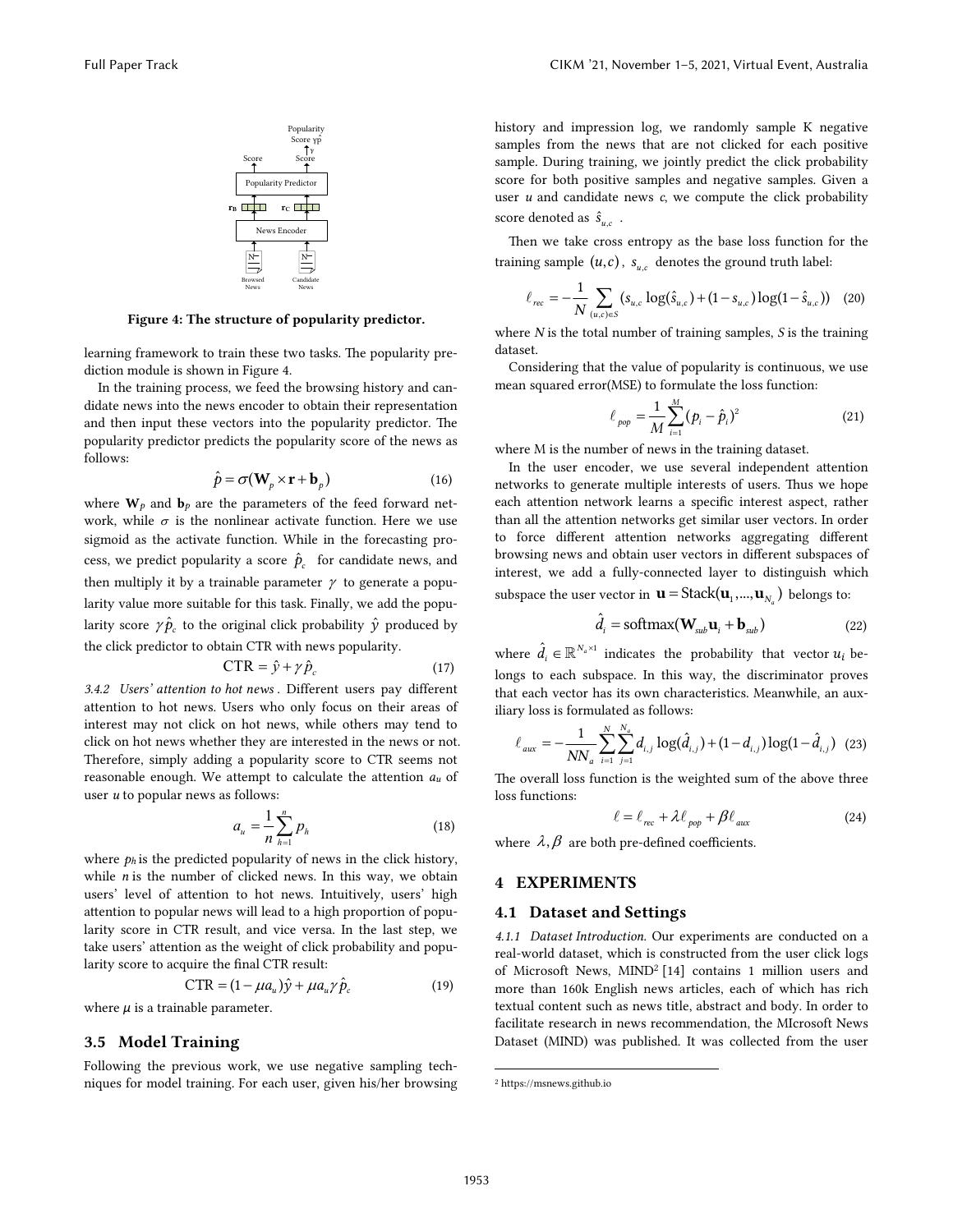| Dataset    | # Users | # News  | # Clicks  |
|------------|---------|---------|-----------|
| Train      | 711,222 | 101,527 | 3,383,656 |
| Validation | 255,990 | 72,023  | 574,845   |
| Test       | 702,005 | 120,961 | -         |
| Total      | 876,956 | 130,379 | -         |

Table 1: Statistics of the dataset.

behavior logs of Microsoft News, and the publisher randomly sampled 1 million users who had at least five news click records during six weeks from October 12 to November 22, 2019. The statistics of the dataset are shown in Table 1.

*4.1.2 Evaluation metrics*. In all the following experiments, we use AUC (Area Under the ROC Curve) as the main metric. Additionally, we use another two metrics which are commonly used in recommender system: MRR (Mean Reciprocal Rank) and NDCG (Normalized Discounted Cumulative Gain).

*4.1.3 Experimental settings*. We implement all the experiments based on Pytorch [24]. In our experiments, we use 300 dimensional pre-trained Glove embedding [15]; The category embedding and position embedding are both 300-dimensional; The number of attention heads in multi-head self-attention layer is 6; The attention query vector is 200-dimensional; The dropout rate is 0.2; The number of attention networks in user encoder is set to 5; In multi-task learning, the coefficient  $\lambda$  is set to 0.01, and the coefficient  $\beta$  is set to 0.001. The maximum lengths of news title and abstract are 20 and 50, respectively, and the length of browsing history is 50. The negative sampling ratio K is set to 4. Adam [16] is used for model optimization, and the learning rate is set to 0.0001. The batch size is set to 64. For a fair comparison, we only used news title, news abstract, and category to conduct the experiments. Although there are lot of extra information in the dataset, such as user/news id, news body, entities, etc., we do not incorporate this information as the previous works did.

# 4.2 Performance Evaluation

We compare PENR with the following methods, the results on the test set are summarized in Table 1, our model PENR consistently outperforms other baselines in terms of all metrics, including:

- DFM [21]: a deep fusion model, which utilizes an inception network to integrate models with different depths to capture the high order interactions between features.
- GRU [22]: a news recommendation model using an auto-encoder to learn news representations and a GRU network to learn user representations from the click history.
- DKN [3]: a model using Kim CNN to incorporate information in knowledge graph and enhance news representation.
- NPA [23]: a model which is based on personalized attention mechanism to learn user and news representa-

Table 2: Performance comparison of different methods on the test dataset.

|                          | AUC    | MRR    | nDCG@5 | nDCG@10 |
|--------------------------|--------|--------|--------|---------|
| Model without popularity |        |        |        |         |
| <b>DFM</b>               | 0.6228 | 0.2942 | 0.3152 | 0.3722  |
| GRU                      | 0.6570 | 0.3150 | 0.3413 | 0.3984  |
| DKN                      | 0.6460 | 0.3132 | 0.3384 | 0.3948  |
| <b>NPA</b>               | 0.6626 | 0.3215 | 0.3482 | 0.4051  |
| NAML                     | 0.6774 | 0.3290 | 0.3581 | 0.4149  |
| <b>NRMS</b>              | 0.6788 | 0.3315 | 0.3602 | 0.4171  |
| <b>FIM</b>               | 0.6834 | 0.3329 | 0.3629 | 0.4204  |
| Model with popularity    |        |        |        |         |
| <b>KRED</b>              | 0.6852 | 0.3378 | 0.3676 | 0.4245  |
| <b>PENR</b>              | 0.6925 | 0.3416 | 0.3731 | 0.4304  |
| $w$ /o UA                | 0.6899 | 0.3381 | 0.3690 | 0.4263  |
| $w/o$ sum_pop            | 0.6877 | 0.3362 | 0.3671 | 0.4245  |

tions in different from different perspectives.

- NAML [1]: a news recommendation method with attentive multi-view to integrate various kinds of news information.
- FIM [11]: a model which uses Hierarchical Dilated Convolution to model fine-grained interests of users and calculates CTR via a cross matching and aggregation module.
- NRMS [2]: a model which uses multi-head selfattention to learn news representations from news text and learn user representations from all the news in the browsing history.
- KRED [6]: a model which integrates entity information and introduces multiple auxiliary tasks

For our PENR model, we conduct two extra experiments on which we remove User Attention (*UA*) module and popularity sum (*sum\_pop*) module, respectively. In the first experiment, we directly add the predicted popularity of candidate news to the click probability without calculating users' attention to popular news. In the second experiment, we only treat popularity prediction as an auxiliary task to enhance the ability of the news encoder and do not add predicted popularity to the final CTR, because most of the previous work (e.g., KRED) use news popularity in this way.

The results of different methods are shown in Table 2. It is evident that models with self-attention based text encoders significantly outperform models without self-attention. With the advanced techniques widely used in NLP tasks to generate news representation, we can vastly improve the model's capability. Surprisingly, NAML achieves similar results to NRMS, which are better than all other baseline models except FIM and KRED, even though it only takes CNN as its news encoder. Our PENR model proposed in this paper improves the previous best model KRED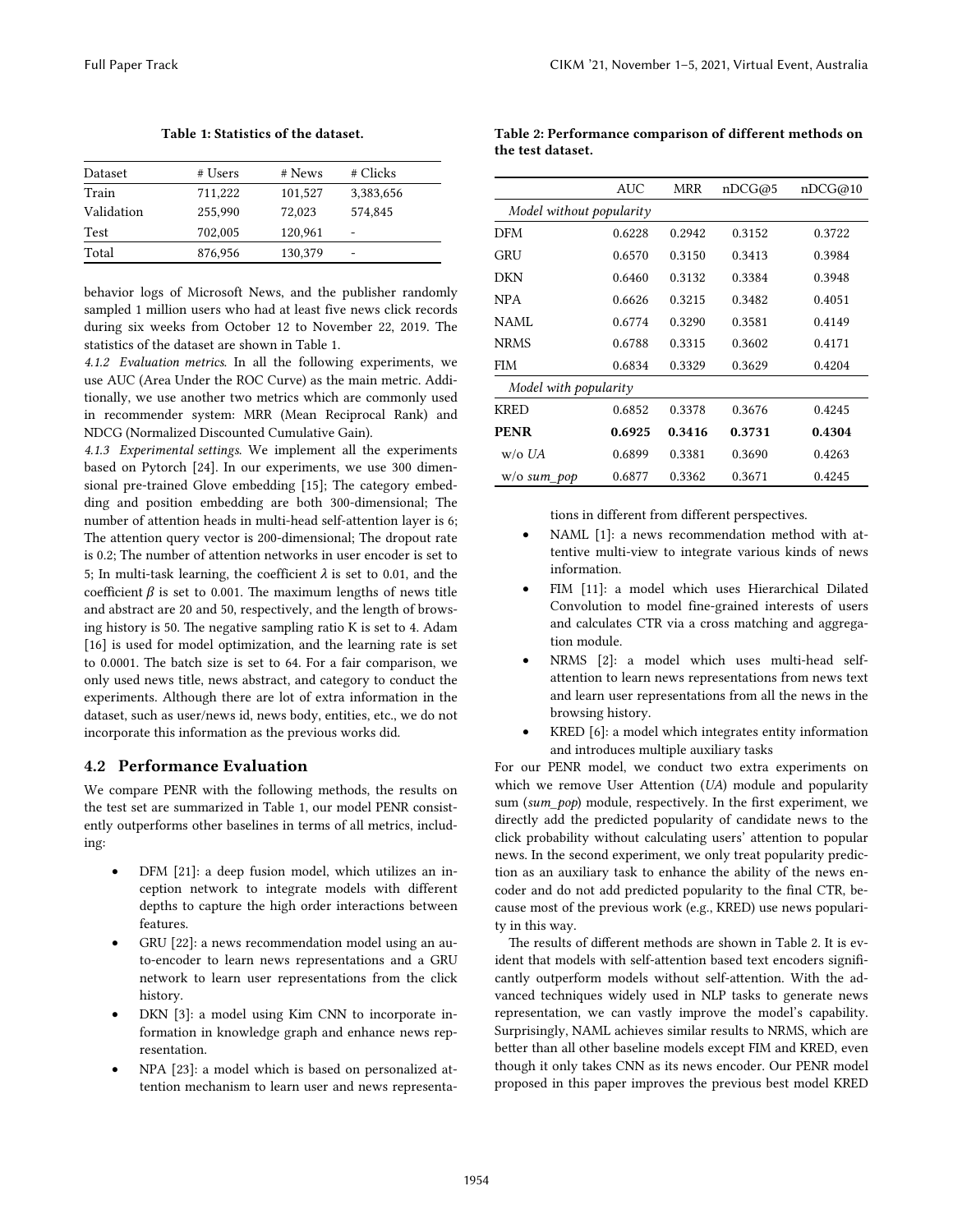Table 3: Ablation studies on validation dataset. Performance declines when we remove the proposed modules.

|              | AUC    | MRR    | nDCG@5 | nDCG@10 |
|--------------|--------|--------|--------|---------|
| Base model   | 0.6803 | 0.3268 | 0.3651 | 0.4271  |
| + FFN&POS    | 0.6811 | 0.3325 | 0.3671 | 0.4309  |
| + Multi-view | 0.6847 | 0.3360 | 0.3680 | 0.4293  |
| + Popularity | 0.6940 | 0.3402 | 0.3762 | 0.4409  |
| + UA         | 0.6971 | 0.3410 | 0.3789 | 0.4421  |
|              |        |        |        |         |

by 1.1% in AUC score, and consistently outperforms in all the four metrics listed in Table 2. It is mainly because our model encodes textual information and browsing history of users better. Meanwhile, we introduce news popularity more appropriately. The results show that popularity prediction task provides the greatest benefit, while the other auxiliary tasks in KRED do not provide significant improvement.

The last three rows illustrate that removing *sum\_pop* operation in our PENR model results in a significant decrease in AUC. It shows that incorporating popularity without adding it to the final CTR as previous work cannot take full advantage of the information contained in the popularity. In addition, utilizing User Attention (*UA*) to popular news to control the proportion of click popularity and news popularity has proved to be effective. It leads to a 0.38% improvement in AUC. These experimental results indicate that the way we extract and incorporate news popularity is reasonable. It is worth mentioning that the experiments in Table 2 are performed on the test set. However, due to the limitation of the test result submission rules, we cannot get the ground truth labels of the test dataset. Thus, for the convenience of experimental analysis, we conduct our experiments in the following sections on the validation dataset.

## 4.3 Ablation Study

Next, we evaluate how the proposed modules affect the performance of PENR model. The base model in our experiment is the same as NRMS, in which the news encoder only consists of a multi-head self-attention layer. First, we add position embedding and feed forward network with residual connection and layer normalization, denoting as FFN&POS. Second, we add multiview interest representation to the model, then we obtain a user vector from different interest subspaces. Third, we add popularity prediction task to the model. Finally, we calculate users' level of attention to popular news and form the complete PENR model. The results are shown in Table 3. With each component adding to the original model, the model performance gets better and better. According to the result denoted as multi-view, multi-view interest representation allows the model to represent user interests in different aspects so that we can match user with candidate news from multiple perspectives. The fourth line represents the result of incorporating popularity, and it indicates that news popularity is highly related to news recommendation. Using news popularity correctly can significantly improve the accuracy of the model, the AUC is increased by 1.4%. The last line proves

Table 4: Different ways to incorporate popularity prediction task.

|              | AUC    | MRR    | nDCG@5 | nDCG@10 |
|--------------|--------|--------|--------|---------|
| CosSim       | 0.6830 | 0.3311 | 0.3662 | 0.4301  |
| PENR+user γ  | 0.6794 | 0.3287 | 0.3628 | 0.4266  |
| PENR+trunc   | 0.6801 | 0.3297 | 0.3636 | 0.4272  |
| PENR w/o pop | 0.6893 | 0.3390 | 0.3734 | 0.4385  |
| PENR         | 0.6971 | 0.3410 | 0.3789 | 0.4421  |
|              |        |        |        |         |

that calculating users' attention to popular news helps improve model accuracy.

# 4.4 Popularity Prediction Method

To explore the best way to generate and incorporate popularity to CTR, we conduct the following experiments. The results on the validation set are summarized in Table 4. In CosSim, we use the method mentioned in [31], to get news popularity. The news popularity is calculated as the sum of the cosine similarity of candidate news and other news. In the second line PENR+user γ, we consider the user representation may affect the proportion of popularity in the final click-through rate, so we use the user vector as input, stacking a fully connected layer with a sigmoid function, and eventually predict the popularity γ value. Some users are very susceptible to hot news, while other users are not affected by hot news and only focus on their favorite areas. In contrast to PENR, we model the users' attention to hot news in another way. Another finding is that in the training dataset, the click volume of different news varies greatly. Some news gets only single-digit hits, while a small part of news is clicked tens of thousands of times. So in the third method PENR+trunc, we process the data by truncating the click volume which is larger than a pre-set threshold. Here we set the threshold to 20000. In addition, to verify the effectiveness of adding popularity to CTR result, we compare a method denoted as PENR w/o popularity prediction in the third line, which only treats popularity prediction task as a subtask of multi-task learning framework. At the time of prediction, the final CTR only consists of the output of bilinear click predictor, without the popularity score produced by the popularity prediction module. The last line PENR is the method mainly introduced in this paper. It divides all the visits count data by the largest value in data as normalization, multiplies popularity score by a learnable parameter γ, and adds the weighted popularity score to the final CTR. Results show that the last approach outperforms the methods mentioned above.

Unexpectedly, when we use the previous three methods, the AUC scores do not show substantial improvement. The second and the third methods even achieve worse performance. This phenomenon may occur because when we use user representation to predict popularity weight in the prediction process, the prediction result is of low quality. Thus, it incorrectly magnifies or minimizes the impact of popularity on click-through rate predictions. Besides, cosine similarity cannot effectively represent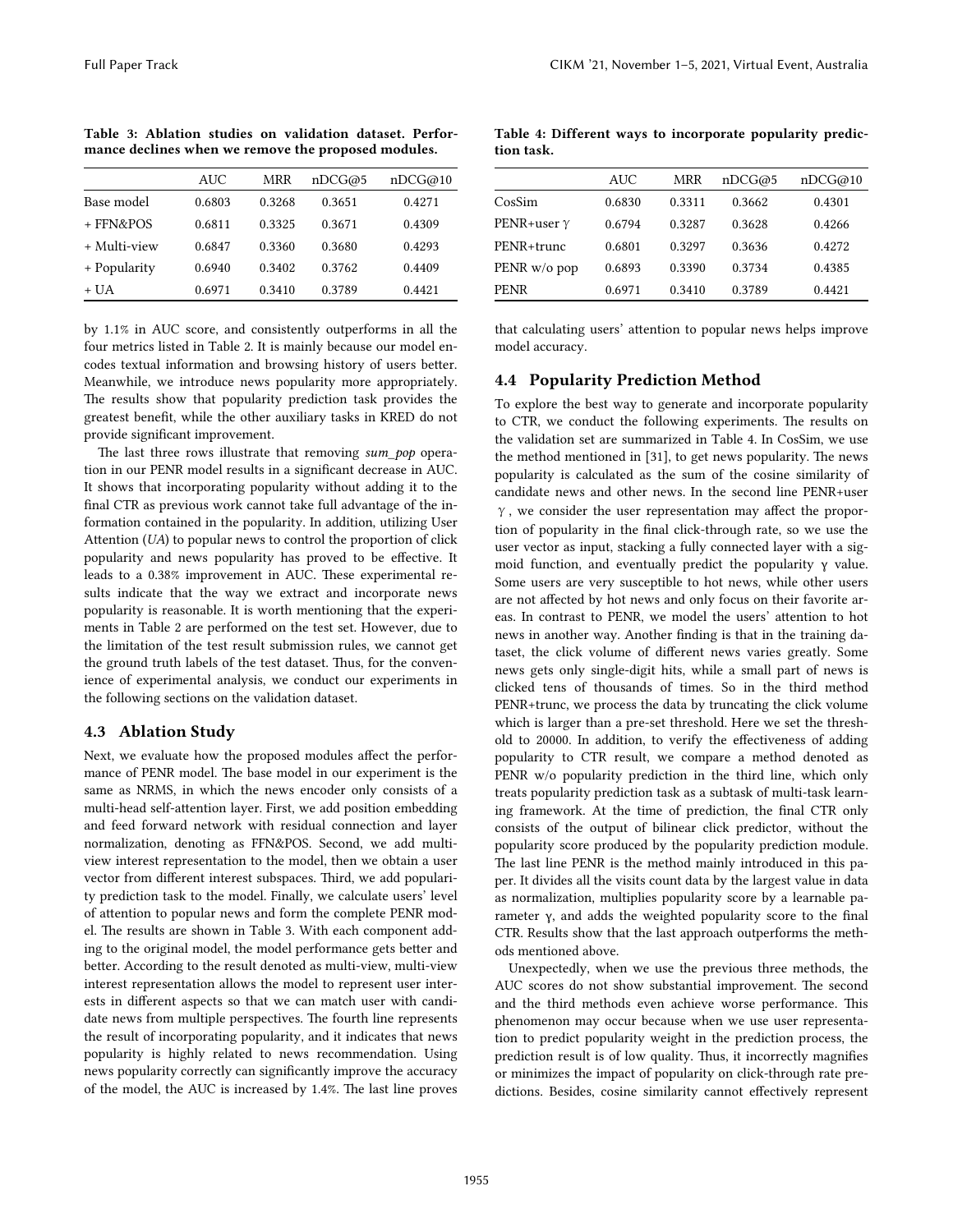

(b) AUC of different user groups

Figure 5: (a) Group users according to the percent of popular news in their browsing history. We count the percentage of top200 news and top500 news, respectively. (b) Calculate AUC for different user groups on validation dataset with baseline model NRMS and our PENR model.

news popularity. Only with the way we proposed in this paper can we get a significantly improved result, which proves the validity of the proposed popularity prediction module.

To verify the effect of our model on different users, we divide all users into five groups according to the proportion of popular news in click history. We take the top 200 clicked news and top 500 clicked news as popular news, respectively. The statistical results are shown in Figure 5(a), more than 60% of users read popular news at a rate between 20% and 60%. Then we consider the top 500 news as popular news and calculate AUC of the four user groups. Figure 5(b) reports the results. The performance of both models declines as the percentage of clicked popular news increases. This is not difficult to understand since when a user clicks more popular news, his/her click behaviors usually contain more randomness. In other words, he/she may click on news that could not be inferred from the click history. Our PENR model gains better results on all user groups, especially on users with more than 60% popular news in their click history. It indicates that popularity in our model helps to better deal with users who are susceptible to popular news, and reduces the impact of randomness on recommendation results.

#### 4.5 Multi-view Interest Representation

To further investigate how the number of attention networks in



Figure 6: Performance with different number of attention networks in user encoder.

Table 5: Performance comparison of different user groups. According to the number of news in click history denoted as n, we divide users into four groups:  $n=0$ ;  $n<5$ ;  $0<\infty$  = 50; overall.

|             | AUC    |                |            |         |  |
|-------------|--------|----------------|------------|---------|--|
|             | $n=0$  | n <sub>5</sub> | 0 < n < 50 | overall |  |
| <b>NPA</b>  | 0.5824 | 0.6129         | 0.6672     | 0.6647  |  |
| <b>NRMS</b> | 0.5751 | 0.6105         | 0.6835     | 0.6803  |  |
| FIM         | 0.5806 | 0.6153         | 0.6865     | 0.6833  |  |
| <b>PENR</b> | 0.5975 | 0.6304         | 0.6991     | 0.6971  |  |

the user encoder influences the model performance, we conduct experiments that integrate 1 to 10 attention networks to the original model, respectively. The results are shown in Figure 6. With the number of attention networks  $N_a$  increase, the AUC score improves at first. When  $N_a$  is set to 5, it achieves the best performance. While we continue to join more attention networks, the performance shows a significant drop. At first, the user interests are separated into different interest subspace, so that the model can match candidate news from multiple perspectives. However, when there are too many subspaces, much noise will be introduced to worsen the results. Consequently, considering the accuracy and the computational efficiency, we set  $N_a$  to 5.

#### 4.6 Cold Start Problem

We find that a small part of users in the dataset have no click history or only click on a few news. It is hard for previous methods to generate appropriate user vectors, which lead to almost random prediction results. Cold start is a crucial issue in news recommendation. This can be improved by adding popularity to CTR according to our method. We select four groups of users based on the number of news in click history and calculate AUC of each group, as shown in Table 5. Experiments show that our model achieves promising results on users with few click history, especially on users who have only clicked less than five news. Therefore, our model solves the cold start problem to a certain extent.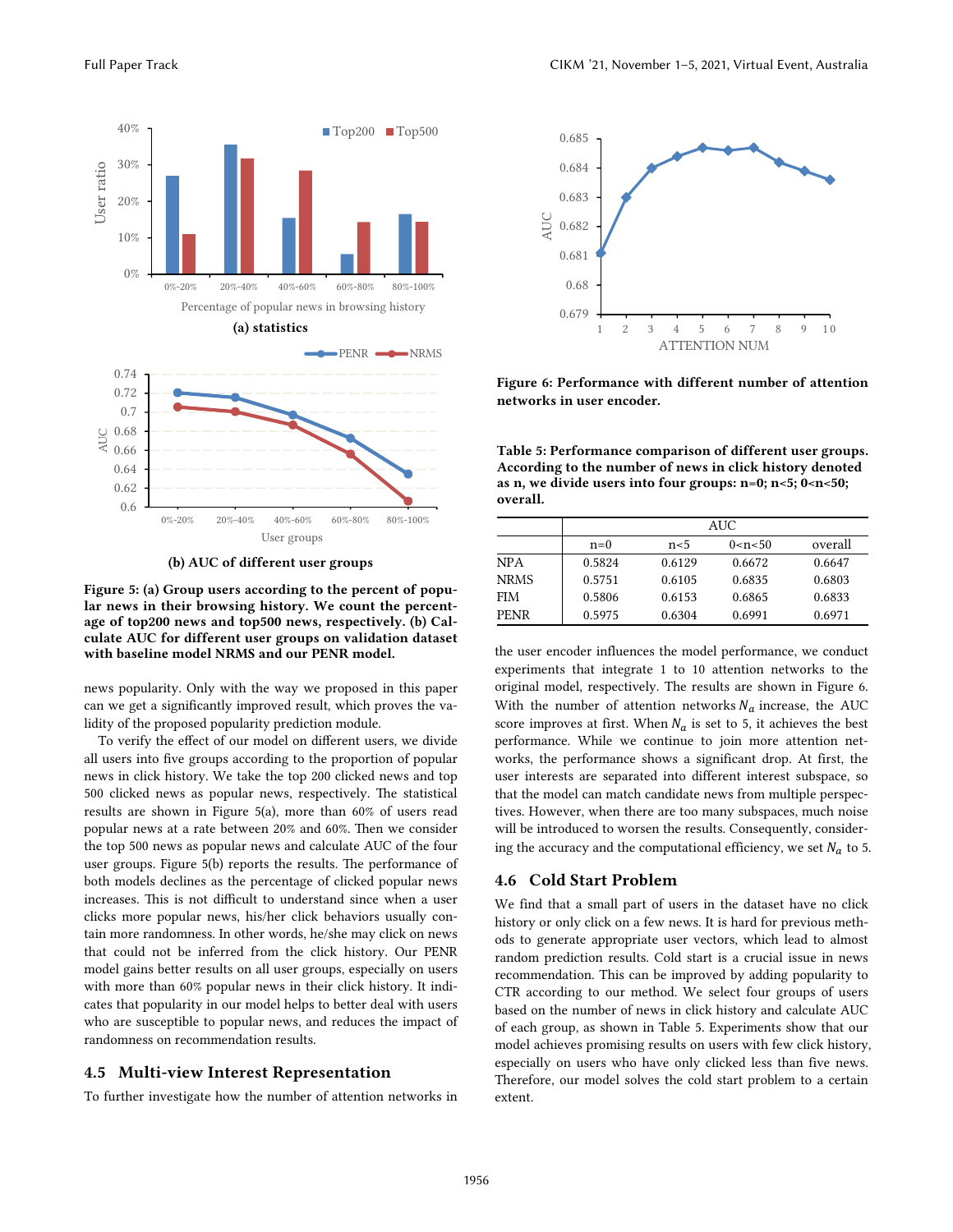Table 6: A case study on user with browsing history, the original score shows that the user is most likely to click N21018 which is not clicked by the user. When we add popularity to the original score, it finally gives the correct recommendation. The bold line represents the positive sample, others represent negative samples.

|                | <b>NewsID</b> | <b>News Title</b>                                                                                          | Original | Popularity               | Final |
|----------------|---------------|------------------------------------------------------------------------------------------------------------|----------|--------------------------|-------|
|                | N122047       | Something fishy happened in that Texans-Chiefs call                                                        |          |                          |       |
| <b>History</b> | N26193        | World Series storylines to keep an eye on                                                                  |          | $\overline{\phantom{a}}$ |       |
|                | N46641-1      | Former North Carolina State, NBA player Anthony<br>Grundy dies in stabbing, police say                     | 1.765    | 0.393                    | 2.158 |
|                | $N2110-0$     | 66 Cool Tech Gifts Anyone Would Be Thrilled to Receive                                                     | 0.784    | 0.011                    | 0.795 |
| Candidate      | N21018-0      | 3 Indiana judges suspended after a night of drinking turned<br>into a White Castle brawl                   | 1.814    | 0.049                    | 1.863 |
|                | N46555-0      | Federal Prosecutors Probe Giuliani's Links to Ukrainian En-<br>ergy Projects                               | 0.237    | 0.025                    | 0.262 |
|                | N129416-0     | Taylor Swift Rep Hits Back at Big Machine, Claims She's<br>Actually Owed \$7.9 Million in Unpaid Royalties | 1.587    | 0.049                    | 1.636 |

Table 7: Training time per step with batch size 128 and average inference time for each user.

|                      |  | fore, we prove the effectiveness and importance of popularity for |  |  |
|----------------------|--|-------------------------------------------------------------------|--|--|
| news recommendation. |  |                                                                   |  |  |

|             | Training Time (s)   | Inference Time (ms)  |
|-------------|---------------------|----------------------|
| <b>NPA</b>  | $0.071(1\times)$    | 8.807 $(1\times)$    |
| <b>NRMS</b> | $0.106(1.49\times)$ | 8.959 $(1.02\times)$ |
| <b>FIM</b>  | $0.372(5.25\times)$ | $14.013(1.59\times)$ |
| <b>PENR</b> | $0.120(1.69\times)$ | $9.312(1.06\times)$  |

## 4.7 Computational Efficiency

To evaluate the computational efficiency of our proposed PENR model, we compare three other baseline methods. We list the training and inference time for the four models in Table 7. All the experiments are conducted on a single NVIDIA RTX A6000 GPU. We record the average time spent training a step with batch size 128 and the average inference time for a single user. NPA is the fastest in training and testing of the four models, while NRMS gets similar results. Although FIM achieves higher AUC than NRMS and NPA in previous experiments, it takes about five times longer to train and 1.6 times longer to infer. It might be because each candidate news needs to interact with all the news in click history in FIM, while in other models, each candidate news only interacts with a single user vector generated from click history. The results indicate that our PENR model improves prediction accuracy but does not significantly reduce computational efficiency.

## 4.8 Case Study

We provide a case in Table 6, in which the user has two news in his/her browsing history. The original score is the output of the bilinear click predictor without news popularity. Without the news popularity score predicted by our model, it recommends news N21018 that will not be clicked in the end. However, after adding the news popularity score, the news most likely to be clicked on becomes N46641, which the user finally clicks. There-

#### 5 CONCLUSION

News recommendation technology dramatically improves the efficiency of people to obtain external information. In this paper, we propose the PENR model, which introduces news popularity to news recommendation architecture, and enhances user interest representation in multiple perspectives. Our model generates different user interest vectors in several interest subspaces and match candidate news separately. In addition, we integrate the popularity prediction task in a novel way, in which the popularity score directly affects the final CTR. We conduct various experiments on a real-world dataset. The experimental results demonstrate that our model significantly outperforms the baseline models. Further analysis shows the effectiveness of the proposed component in our PENR model.

#### ACKNOWLEDGMENTS

 This work was supported by the National Key Research and Development Program of China (No. 2020YFC0833301).

#### REFERENCES

- [1] Chuhan Wu, Fangzhao Wu, Mingxiao An, Jianqiang Huang, Yongfeng Huang, and Xing Xie. 2019. Neural news recommendation with attentive multi-view learning. *arXiv preprint arXiv:1907.05576* (2019).
- [2] Chuhan Wu, Fangzhao Wu, Suyu Ge, Tao Qi, Yongfeng Huang, and Xing Xie. 2019. Neural News Recommendation with Multi-Head Self-Attention. In *Proceedings of the 2019 Conference on Empirical Methods in Natural Language Processing and the 9th International Joint Conference on Natural Language Processing (EMNLP-IJCNLP)*. 6390–6395.
- [3] Hongwei Wang, Fuzheng Zhang, Xing Xie, and Minyi Guo. 2018. DKN: Deep Knowledge-Aware Network for News Recommendation. *Proceedings of the 2018 World Wide Web Conference*. International World Wide Web Conferences Steering Committee, Republic and Canton of Geneva, CHE, 1835–1844. https://doi.org/10.1145/3178876.3186175
- [4] Qiannan Zhu, Xiaofei Zhou, Zeliang Song, Jianlong Tan, and Li Guo. 2019. Dan: Deep attention neural network for news recommendation. In *Proceedings of the AAAI Conference on Artificial Intelligence*, Vol. 33. 5973–5980.
- [5] T.Y.S.S Santosh, Avirup Saha, and Niloy Ganguly. 2020. MVL: Multi-View Learning for News Recommendation. *Proceedings of the 43rd International ACM SIGIR Conference on Research and Development in Information Retrieval*.